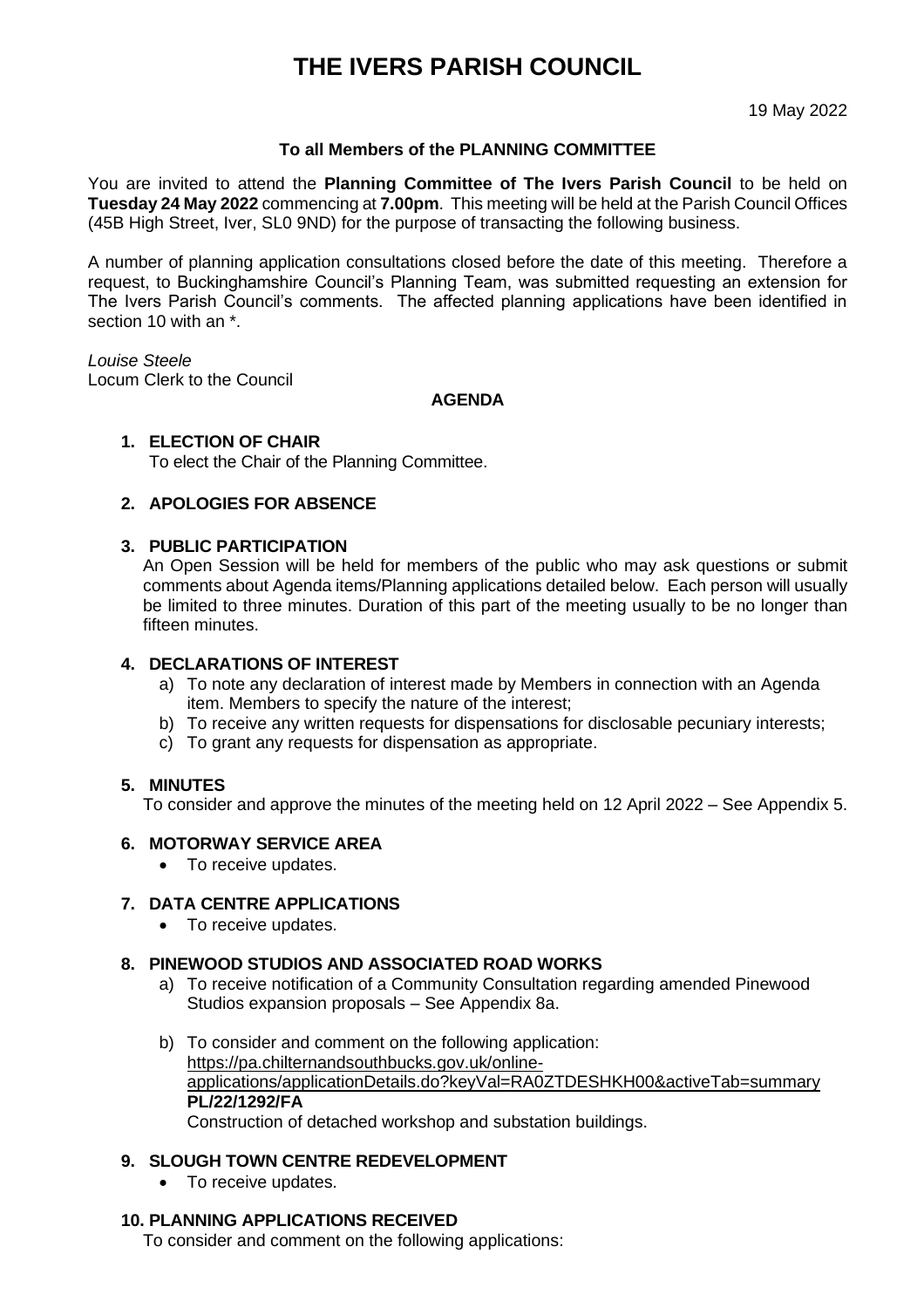a) [https://pa.chilternandsouthbucks.gov.uk/online-](https://pa.chilternandsouthbucks.gov.uk/online-applications/applicationDetails.do?activeTab=summary&keyVal=RAL3G6ES0R600)

## [applications/applicationDetails.do?activeTab=summary&keyVal=RAL3G6ES0R600](https://pa.chilternandsouthbucks.gov.uk/online-applications/applicationDetails.do?activeTab=summary&keyVal=RAL3G6ES0R600) **PL/22/1381/PNE**

**1 Martindale Iver Heath Buckinghamshire SL0 0HX**

Notification under The Town and Country Planning (General Permitted Development) Order 2015, Part 1 of Schedule 2 Class A for: single storey rear extension (depth extending from the original rear wall of 5.0 metres, maximum height 3.51 metres, eaves height 2.5 metres).

b) [https://pa.chilternandsouthbucks.gov.uk/online](https://pa.chilternandsouthbucks.gov.uk/online-applications/applicationDetails.do?keyVal=R9V4LVESHEJ00&activeTab=summary)[applications/applicationDetails.do?keyVal=R9V4LVESHEJ00&activeTab=summary](https://pa.chilternandsouthbucks.gov.uk/online-applications/applicationDetails.do?keyVal=R9V4LVESHEJ00&activeTab=summary) **PL/22/1222/FA 5 St James Walk Iver Buckinghamshire SL0 9EN**

Part single /part two storey side/rear extensions, new roof with 3 front rooflights and rear dormer window and changes to windows and doors.

- c) [https://pa.chilternandsouthbucks.gov.uk/online](https://pa.chilternandsouthbucks.gov.uk/online-applications/applicationDetails.do?activeTab=summary&keyVal=R9YWWFES0R600)[applications/applicationDetails.do?activeTab=summary&keyVal=R9YWWFES0R600](https://pa.chilternandsouthbucks.gov.uk/online-applications/applicationDetails.do?activeTab=summary&keyVal=R9YWWFES0R600) **PL/22/1259/NMA**
	- **47 Swallow Street Iver Buckinghamshire SL0 0ER** Non Material Amendment to planning permission PL/21/1876/FA (Demolition of bungalow and erection of 2 semidetached dwellings with associated parking) to allow for changes to rooflights and front bay windows.
- d) [https://pa.chilternandsouthbucks.gov.uk/online](https://pa.chilternandsouthbucks.gov.uk/online-applications/applicationDetails.do?activeTab=summary&keyVal=R9YWEIES0R600)[applications/applicationDetails.do?activeTab=summary&keyVal=R9YWEIES0R600](https://pa.chilternandsouthbucks.gov.uk/online-applications/applicationDetails.do?activeTab=summary&keyVal=R9YWEIES0R600) **PL/22/1258/CONDA 47 Swallow Street Iver Buckinghamshire SL0 0ER**

Approval of Conditions 2 (materials in elevations), 3 (materials in hard surfacing, 5 (landscaping) and 6 (levels) of planning permission PL/21/1876/FA (Demolition of bungalow and erection of 2 semidetached dwellings with associated parking).

- e) [https://pa.chilternandsouthbucks.gov.uk/online](https://pa.chilternandsouthbucks.gov.uk/online-applications/applicationDetails.do?activeTab=summary&keyVal=R9K8XDESH7I00)[applications/applicationDetails.do?activeTab=summary&keyVal=R9K8XDESH7I00](https://pa.chilternandsouthbucks.gov.uk/online-applications/applicationDetails.do?activeTab=summary&keyVal=R9K8XDESH7I00) **PL/22/1144/FA (\* Consultation Extension Requested) 11 Swallow Fields Iver Buckinghamshire SL0 0DQ** Single storey rear extension with garage conversion.
- f) [https://pa.chilternandsouthbucks.gov.uk/online](https://pa.chilternandsouthbucks.gov.uk/online-applications/applicationDetails.do?activeTab=summary&keyVal=R9HXKMESH3Z00)[applications/applicationDetails.do?activeTab=summary&keyVal=R9HXKMESH3Z00](https://pa.chilternandsouthbucks.gov.uk/online-applications/applicationDetails.do?activeTab=summary&keyVal=R9HXKMESH3Z00) **PL/22/1105/FA (\* Consultation Extension Requested) Colne Cottage 1 Palmers Moor Lane Iver Buckinghamshire SL0 9LG** Loft conversion to provide living space including a rear dormer and window to the front elevation, first floor rear extension and alterations to rear doors/windows.
- g) [https://pa.chilternandsouthbucks.gov.uk/online](https://pa.chilternandsouthbucks.gov.uk/online-applications/applicationDetails.do?activeTab=summary&keyVal=R9GB8XESH2A00)[applications/applicationDetails.do?activeTab=summary&keyVal=R9GB8XESH2A00](https://pa.chilternandsouthbucks.gov.uk/online-applications/applicationDetails.do?activeTab=summary&keyVal=R9GB8XESH2A00) **PL/22/1087/SA (\* Consultation Extension Requested) 1 Warren Field Iver Heath Buckinghamshire SL0 0RU** Certificate of Lawfulness for proposed vehicular access.
- h) [https://pa.chilternandsouthbucks.gov.uk/online](https://pa.chilternandsouthbucks.gov.uk/online-applications/applicationDetails.do?keyVal=R9GGTLESH2P00&activeTab=summary)[applications/applicationDetails.do?keyVal=R9GGTLESH2P00&activeTab=summary](https://pa.chilternandsouthbucks.gov.uk/online-applications/applicationDetails.do?keyVal=R9GGTLESH2P00&activeTab=summary) **PL/22/1091/SA 28 Iver Lane Iver Buckinghamshire SL0 9LF** Certificate of Lawfulness for proposed loft conversion with hip to gable roof, 2 rooflights, Juliet balcony and rear dormer.
- i) [https://pa.chilternandsouthbucks.gov.uk/online](https://pa.chilternandsouthbucks.gov.uk/online-applications/applicationDetails.do?activeTab=summary&keyVal=R9GMF3ESH3100)[applications/applicationDetails.do?activeTab=summary&keyVal=R9GMF3ESH3100](https://pa.chilternandsouthbucks.gov.uk/online-applications/applicationDetails.do?activeTab=summary&keyVal=R9GMF3ESH3100) **PL/22/1096/FA (\* Consultation Extension Requested) 66, 68, 70 & 72 High Street Iver Buckinghamshire SL0 9NG**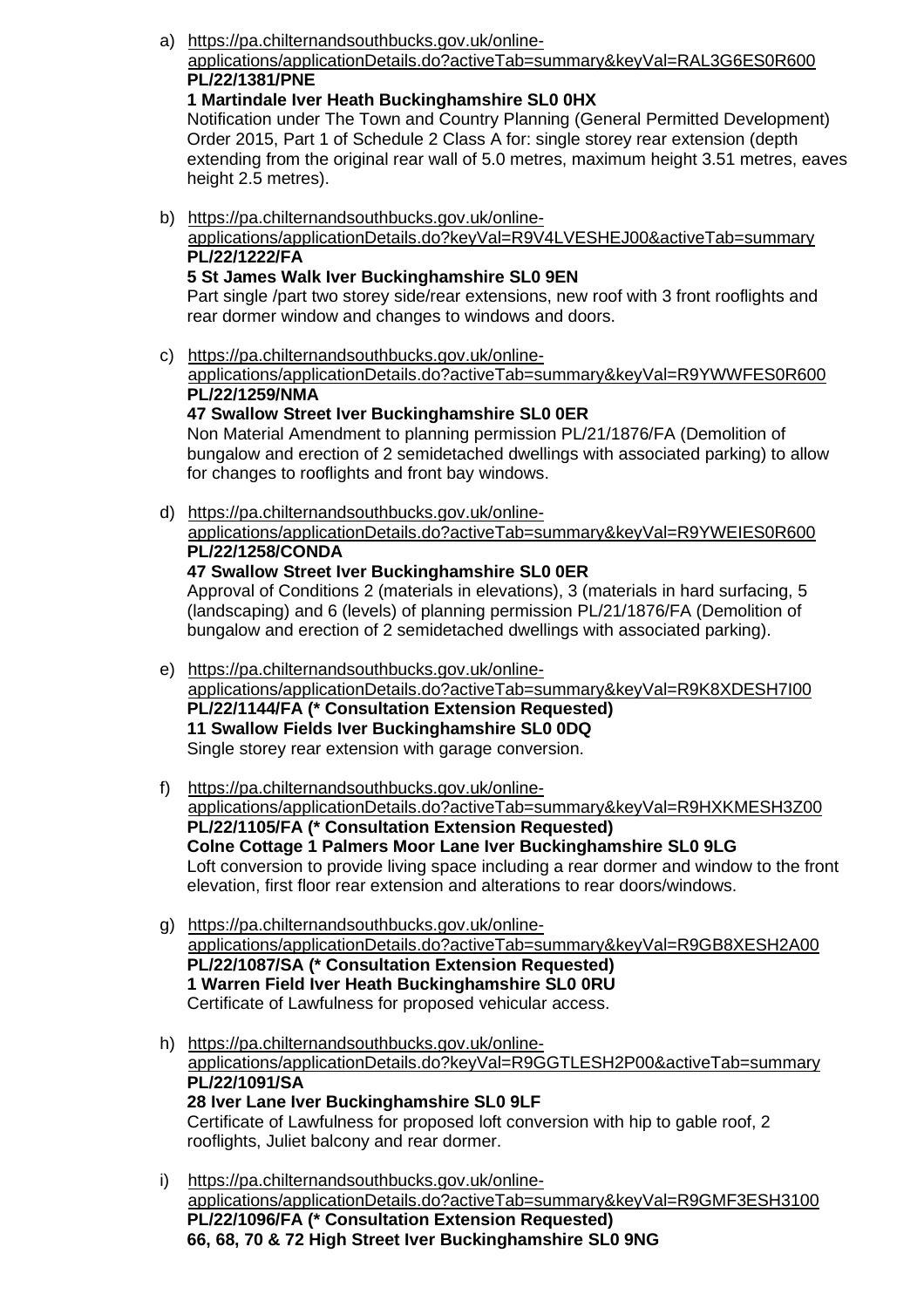Demolition of existing buildings, and redevelopment of site to provide 9 dwellings (4 flats and 5 houses), re-positioning of site access, provision of 9 parking spaces, and associated amenity space, cycle and refuse storage, and landscaping.

j) [https://pa.chilternandsouthbucks.gov.uk/online](https://pa.chilternandsouthbucks.gov.uk/online-applications/applicationDetails.do?activeTab=summary&keyVal=R8U60NESGPY00)[applications/applicationDetails.do?activeTab=summary&keyVal=R8U60NESGPY00](https://pa.chilternandsouthbucks.gov.uk/online-applications/applicationDetails.do?activeTab=summary&keyVal=R8U60NESGPY00) **PL/22/0944/NMA 95 Pinewood Green Iver Heath Buckinghamshire SL0 0QN** Non material amendment to planning permission PL/21/3901/FA (Proposed single

storey side / rear extension) to allow for change of garage door and change to roof design.

- k) [https://pa.chilternandsouthbucks.gov.uk/online](https://pa.chilternandsouthbucks.gov.uk/online-applications/applicationDetails.do?keyVal=R8S30MESGOA00&activeTab=summary)[applications/applicationDetails.do?keyVal=R8S30MESGOA00&activeTab=summary](https://pa.chilternandsouthbucks.gov.uk/online-applications/applicationDetails.do?keyVal=R8S30MESGOA00&activeTab=summary) **PL/22/0929/FA (\* Consultation Extension Requested) Maytrees Richings Way Iver Buckinghamshire SL0 9DE** Horticultural building.
- l) [https://pa.chilternandsouthbucks.gov.uk/online](https://pa.chilternandsouthbucks.gov.uk/online-applications/applicationDetails.do?keyVal=R67HO5ESMK900&activeTab=summary)[applications/applicationDetails.do?keyVal=R67HO5ESMK900&activeTab=summary](https://pa.chilternandsouthbucks.gov.uk/online-applications/applicationDetails.do?keyVal=R67HO5ESMK900&activeTab=summary) **PL/22/0237/SA (\* Consultation Extension Requested) 9 Warren Field Iver Heath Buckinghamshire SL0 0RU** Certificate of lawfulness for proposed vehicular access and hardstanding.
- m) [https://pa.chilternandsouthbucks.gov.uk/online](https://pa.chilternandsouthbucks.gov.uk/online-applications/applicationDetails.do?keyVal=R9IJX5ESH5Q00&activeTab=summary)[applications/applicationDetails.do?keyVal=R9IJX5ESH5Q00&activeTab=summary](https://pa.chilternandsouthbucks.gov.uk/online-applications/applicationDetails.do?keyVal=R9IJX5ESH5Q00&activeTab=summary) **PL/22/1126/FA (\* Consultation Extension Requested) Co-operative Retail 1 - 3 Thornbridge Road Iver Heath Buckinghamshire SL0 0PU** Additional bollards to the shopfront.
- n) [https://pa.chilternandsouthbucks.gov.uk/online](https://pa.chilternandsouthbucks.gov.uk/online-applications/applicationDetails.do?activeTab=summary&keyVal=RBB91ZES0QO00)[applications/applicationDetails.do?activeTab=summary&keyVal=RBB91ZES0QO00](https://pa.chilternandsouthbucks.gov.uk/online-applications/applicationDetails.do?activeTab=summary&keyVal=RBB91ZES0QO00) **PL/22/1576/PNE**

**62 Chequers Orchard Iver Buckinghamshire SL0 9NJ**

Notification under The Town and Country Planning (General Permitted Development) Order 2015, Part 1 of Schedule 2 Class A for: single storey rear extension (depth extending from the original rear wall of 8.0 metres, maximum height 3.0 metres, eaves height 2.7 metres).

- o) [https://pa.chilternandsouthbucks.gov.uk/online](https://pa.chilternandsouthbucks.gov.uk/online-applications/applicationDetails.do?activeTab=summary&keyVal=RA8ECZESHO800)
	- [applications/applicationDetails.do?activeTab=summary&keyVal=RA8ECZESHO800](https://pa.chilternandsouthbucks.gov.uk/online-applications/applicationDetails.do?activeTab=summary&keyVal=RA8ECZESHO800) **PL/22/1329/CONDA**

**3 Bathurst Walk Iver Buckinghamshire SL0 9AS**

Approval of conditions 2 (Materials), 3 (Landscape materials), 7 (Landscaping scheme) and 9 (Ecological enhancements) of planning permission PL/21/0472/FA - Demolition of existing bungalow and erection of new dwelling.

p) [https://pa.chilternandsouthbucks.gov.uk/online](https://pa.chilternandsouthbucks.gov.uk/online-applications/applicationDetails.do?activeTab=summary&keyVal=RA0ZTOESHKJ00)[applications/applicationDetails.do?activeTab=summary&keyVal=RA0ZTOESHKJ00](https://pa.chilternandsouthbucks.gov.uk/online-applications/applicationDetails.do?activeTab=summary&keyVal=RA0ZTOESHKJ00) **PL/22/1293/VRC 25 North Park Iver Buckinghamshire SL0 9DH**

Variation of conditions 3 (first planting season) and 5 (approved plans) of planning permission PL/21/3401/FA (Boundary wall, brick piers and gates to front of site) to allow removal of tree T1.

q) [https://pa.chilternandsouthbucks.gov.uk/online](https://pa.chilternandsouthbucks.gov.uk/online-applications/applicationDetails.do?keyVal=R9YLKAESHH700&activeTab=summary)[applications/applicationDetails.do?keyVal=R9YLKAESHH700&activeTab=summary](https://pa.chilternandsouthbucks.gov.uk/online-applications/applicationDetails.do?keyVal=R9YLKAESHH700&activeTab=summary) **PL/22/1252/FA 9 St James Walk Iver Buckinghamshire SL0 9EN**

Erection of an outbuilding to the rear of garden.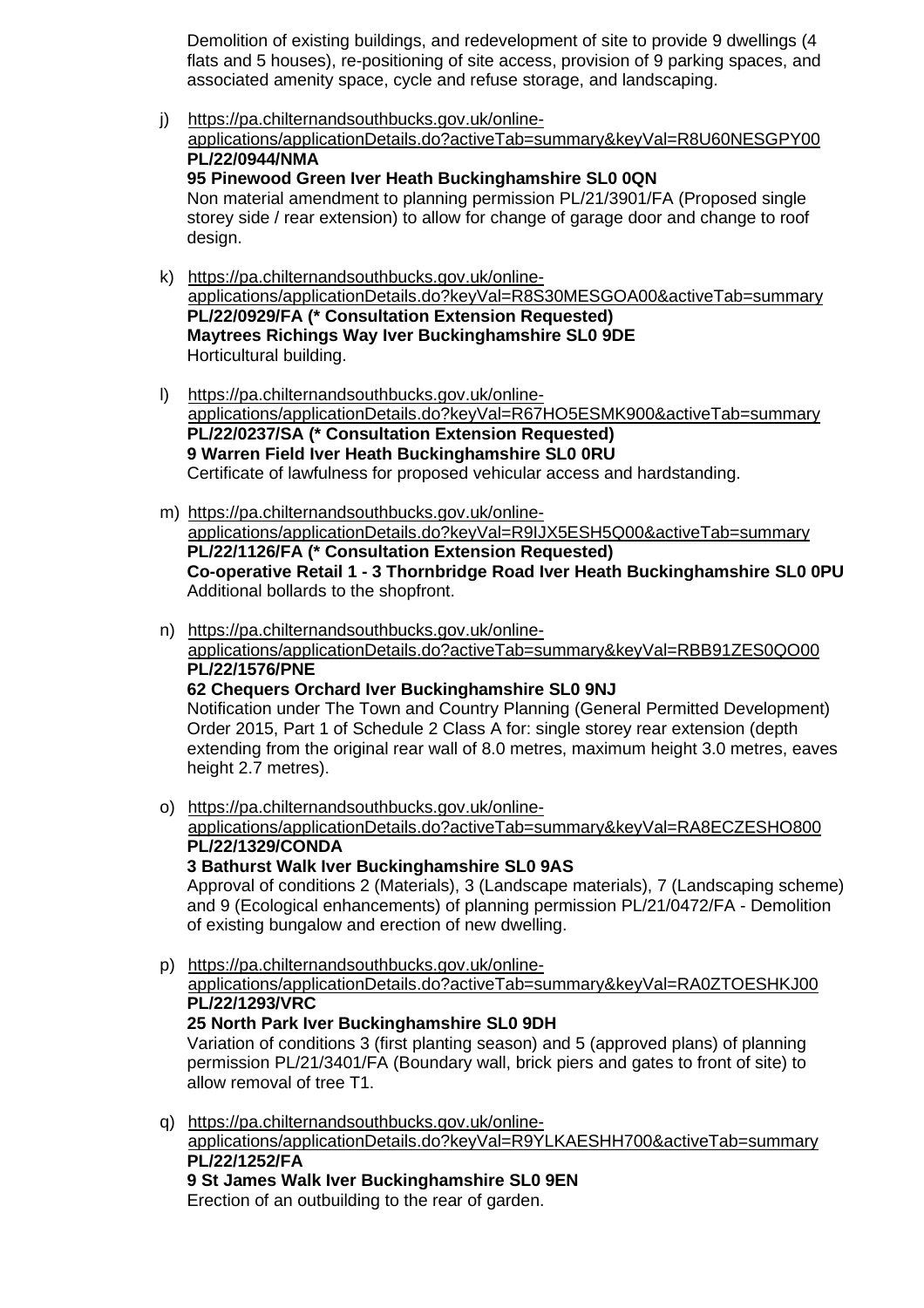r) [https://pa.chilternandsouthbucks.gov.uk/online-](https://pa.chilternandsouthbucks.gov.uk/online-applications/applicationDetails.do?activeTab=summary&keyVal=RBENBXES0QO00)

#### [applications/applicationDetails.do?activeTab=summary&keyVal=RBENBXES0QO00](https://pa.chilternandsouthbucks.gov.uk/online-applications/applicationDetails.do?activeTab=summary&keyVal=RBENBXES0QO00) **PL/22/1611/PNE**

### **32 Victoria Crescent Iver Buckinghamshire SL0 9JT**

Notification under The Town and Country Planning (General Permitted Development) Order 2015, Part 1 of Schedule 2 Class A for: single storey rear extension (depth extending from the original rear wall of 4.0 metres, maximum height 3.0 metres, eaves height 3.0 metres).

s) [https://pa.chilternandsouthbucks.gov.uk/online](https://pa.chilternandsouthbucks.gov.uk/online-applications/applicationDetails.do?activeTab=summary&keyVal=RBEJFKES0QO00)[applications/applicationDetails.do?activeTab=summary&keyVal=RBEJFKES0QO00](https://pa.chilternandsouthbucks.gov.uk/online-applications/applicationDetails.do?activeTab=summary&keyVal=RBEJFKES0QO00) **PL/22/1604/PNE**

## **50 Syke Ings Iver Buckinghamshire SL0 9EU**

Notification under The Town and Country Planning (General Permitted Development) Order 2015, Part 1 of Schedule 2 Class A for: single storey rear extension (depth extending from the original rear wall of 8.0 metres, maximum height 2.9 metres, eaves height 2.78 metres).

t) [https://pa.chilternandsouthbucks.gov.uk/online](https://pa.chilternandsouthbucks.gov.uk/online-applications/applicationDetails.do?activeTab=summary&keyVal=RAQGQEES0QO00)[applications/applicationDetails.do?activeTab=summary&keyVal=RAQGQEES0QO00](https://pa.chilternandsouthbucks.gov.uk/online-applications/applicationDetails.do?activeTab=summary&keyVal=RAQGQEES0QO00)

#### **PL/22/1436/SA 20 Thornbridge Road Iver Heath Buckinghamshire SL0 0QD**

Certificate of Lawfulness for proposed loft conversion.

u) [https://pa.chilternandsouthbucks.gov.uk/online](https://pa.chilternandsouthbucks.gov.uk/online-applications/applicationDetails.do?activeTab=summary&keyVal=RA6JPRESHMU00)[applications/applicationDetails.do?activeTab=summary&keyVal=RA6JPRESHMU00](https://pa.chilternandsouthbucks.gov.uk/online-applications/applicationDetails.do?activeTab=summary&keyVal=RA6JPRESHMU00) **PL/22/1317/FA**

# **23 North Park Iver Buckinghamshire SL0 9DH**

Two storey side extension, part two storey/part single storey rear extension and roof extension with rear dormers and internal alterations.

v) [https://pa.chilternandsouthbucks.gov.uk/online-](https://pa.chilternandsouthbucks.gov.uk/online-applications/applicationDetails.do?activeTab=summary&keyVal=RA0G8OESHJ200)

[applications/applicationDetails.do?activeTab=summary&keyVal=RA0G8OESHJ200](https://pa.chilternandsouthbucks.gov.uk/online-applications/applicationDetails.do?activeTab=summary&keyVal=RA0G8OESHJ200) **PL/22/1273/VRC**

## **218 The Parkway Iver Heath Buckinghamshire SL0 0RQ**

Variation of condition 4 of planning permission PL/21/2264/FA (Demolition of garage and erection of single storey side/rear extension) to allow for an increase in the height of the rear extension.

w) [https://pa.chilternandsouthbucks.gov.uk/online-](https://pa.chilternandsouthbucks.gov.uk/online-applications/applicationDetails.do?activeTab=summary&keyVal=R9UW91ESHE500)

## [applications/applicationDetails.do?activeTab=summary&keyVal=R9UW91ESHE500](https://pa.chilternandsouthbucks.gov.uk/online-applications/applicationDetails.do?activeTab=summary&keyVal=R9UW91ESHE500) **PL/22/1216/FA**

## **Panificio Italiano 29 The Ridgeway Iver Buckinghamshire SL0 9HX**

The erection of an external steel canopy extension,to the rear of the existing building allowing for increased productivity and space for logistics/storage.

x) [https://pa.chilternandsouthbucks.gov.uk/online-](https://pa.chilternandsouthbucks.gov.uk/online-applications/applicationDetails.do?keyVal=RAC6K5ESHRV00&activeTab=summary)

## [applications/applicationDetails.do?keyVal=RAC6K5ESHRV00&activeTab=summary](https://pa.chilternandsouthbucks.gov.uk/online-applications/applicationDetails.do?keyVal=RAC6K5ESHRV00&activeTab=summary) **PL/22/1367/FA**

# **Vine Cottage Love Lane Iver Buckinghamshire SL0 9QT**

Demolition of existing bungalow and garage and erection of 2 detached houses, with parking, amenity space, refuse and cycle store, and 2 new vehicular accesses.

y) [https://pa.chilternandsouthbucks.gov.uk/online-](https://pa.chilternandsouthbucks.gov.uk/online-applications/applicationDetails.do?activeTab=summary&keyVal=QXXQ8TESH1E00)

[applications/applicationDetails.do?activeTab=summary&keyVal=QXXQ8TESH1E00](https://pa.chilternandsouthbucks.gov.uk/online-applications/applicationDetails.do?activeTab=summary&keyVal=QXXQ8TESH1E00) **PL/21/3259/FA (amended scheme)**

**Mayerling Langley Park Road Iver Buckinghamshire SL0 9RE**

Single storey side extension and alterations to the roof to provide first floor living space including raising the ridge height, two front dormer windows, 3 rear dormers with roof lights.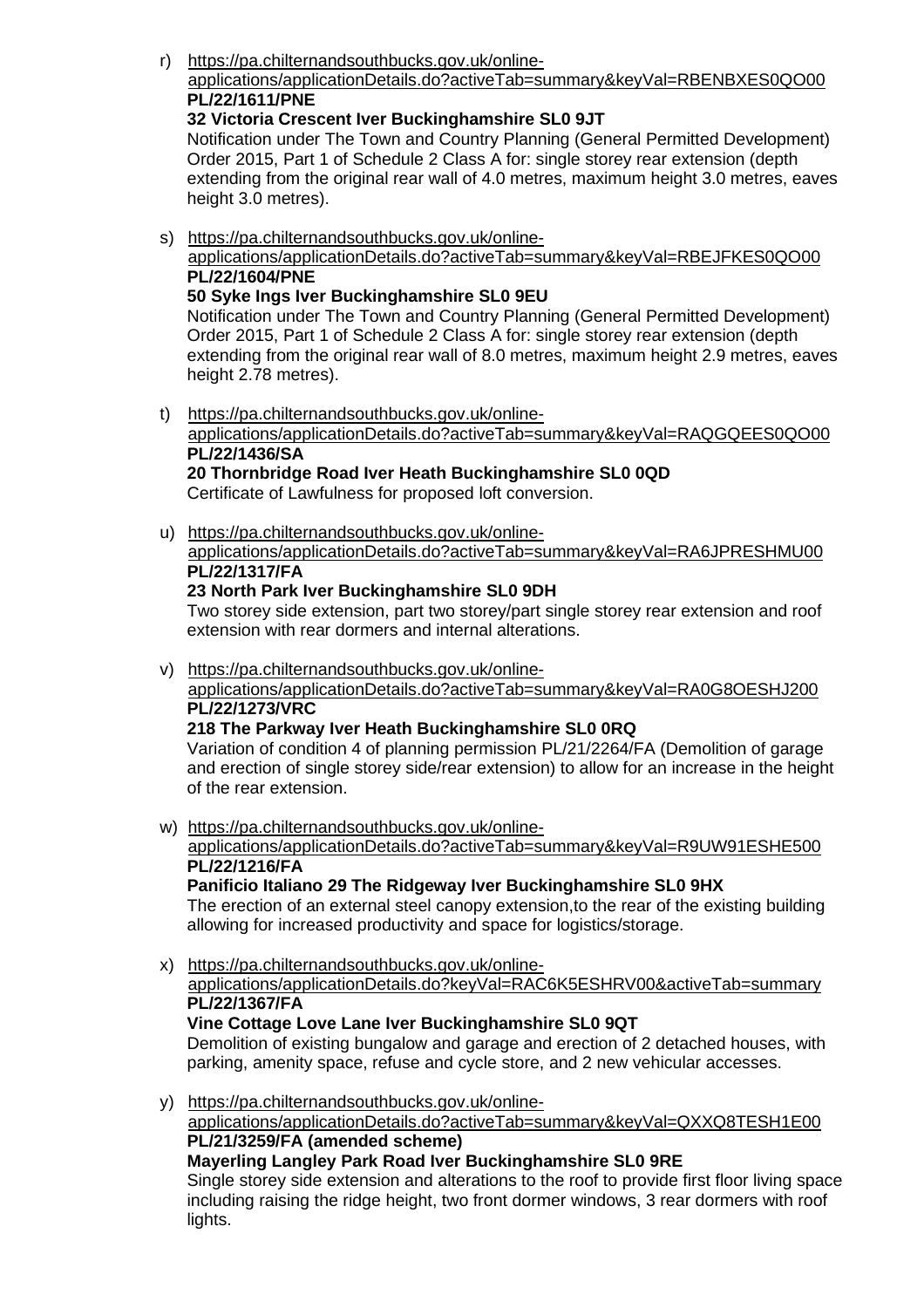z) [https://pa.chilternandsouthbucks.gov.uk/online-](https://pa.chilternandsouthbucks.gov.uk/online-applications/applicationDetails.do?activeTab=summary&keyVal=R9YLJRESHH500)

## [applications/applicationDetails.do?activeTab=summary&keyVal=R9YLJRESHH500](https://pa.chilternandsouthbucks.gov.uk/online-applications/applicationDetails.do?activeTab=summary&keyVal=R9YLJRESHH500) **PL/22/1251/FA**

## **9 St James Walk Iver Buckinghamshire SL0 9EN**

Part two, part single storey rear and part first floor side extensions, following the demolition of existing rear extension.

aa) [https://pa.chilternandsouthbucks.gov.uk/online-](https://pa.chilternandsouthbucks.gov.uk/online-applications/applicationDetails.do?activeTab=summary&keyVal=RBZD7RESIVD00)

#### [applications/applicationDetails.do?activeTab=summary&keyVal=RBZD7RESIVD00](https://pa.chilternandsouthbucks.gov.uk/online-applications/applicationDetails.do?activeTab=summary&keyVal=RBZD7RESIVD00) **PL/22/1760/NMA**

## **90 Bathurst Walk Iver Buckinghamshire SL0 9EG**

Non Material Amendment to planning permission PL/21/1841/FA (Detached outbuilding) to allow for additional/changes to windows.

bb) [https://pa.chilternandsouthbucks.gov.uk/online-](https://pa.chilternandsouthbucks.gov.uk/online-applications/applicationDetails.do?activeTab=summary&keyVal=RBBD6NESIDH00)

[applications/applicationDetails.do?activeTab=summary&keyVal=RBBD6NESIDH00](https://pa.chilternandsouthbucks.gov.uk/online-applications/applicationDetails.do?activeTab=summary&keyVal=RBBD6NESIDH00) **PL/22/1579/SA**

# **32 Victoria Crescent Iver Buckinghamshire SL0 9JT**

Certificate of Lawfulness for proposed loft conversion with rear dormer and 2 front rooflights.

cc) [https://pa.chilternandsouthbucks.gov.uk/online-](https://pa.chilternandsouthbucks.gov.uk/online-applications/applicationDetails.do?keyVal=RAVXKFESI1I00&activeTab=summary)

[applications/applicationDetails.do?keyVal=RAVXKFESI1I00&activeTab=summary](https://pa.chilternandsouthbucks.gov.uk/online-applications/applicationDetails.do?keyVal=RAVXKFESI1I00&activeTab=summary) **PL/22/1455/CONDA**

# **59 Richings Way Iver Buckinghamshire SL0 9DB**

Approval of condition 2 (Materials) of planning permission PL/21/4418/FA - Demolition of existing building and erection of 2 storey dwelling.

dd) [https://pa.chilternandsouthbucks.gov.uk/online-](https://pa.chilternandsouthbucks.gov.uk/online-applications/applicationDetails.do?activeTab=summary&keyVal=RAOPVIES0R600)

[applications/applicationDetails.do?activeTab=summary&keyVal=RAOPVIES0R600](https://pa.chilternandsouthbucks.gov.uk/online-applications/applicationDetails.do?activeTab=summary&keyVal=RAOPVIES0R600) **PL/22/1421/SA**

# **143 Ashford Road Iver Heath Buckinghamshire SL0 0QE**

Certificate of Lawfulness for proposed hip to gable loft conversion with rear dormer.

## ee) [https://pa.chilternandsouthbucks.gov.uk/online-](https://pa.chilternandsouthbucks.gov.uk/online-applications/applicationDetails.do?activeTab=summary&keyVal=RAMZF0ESHWI00)

#### [applications/applicationDetails.do?activeTab=summary&keyVal=RAMZF0ESHWI00](https://pa.chilternandsouthbucks.gov.uk/online-applications/applicationDetails.do?activeTab=summary&keyVal=RAMZF0ESHWI00) **PL/22/1407/FA**

## **45 The Poynings Iver Buckinghamshire SL0 9DS**

First floor front infill extension, single storey rear infill extension, loft conversion with new roof and front and rear rooflights.

ff) [https://pa.chilternandsouthbucks.gov.uk/online-](https://pa.chilternandsouthbucks.gov.uk/online-applications/applicationDetails.do?keyVal=RAN7RZESHX400&activeTab=summary)

#### [applications/applicationDetails.do?keyVal=RAN7RZESHX400&activeTab=summary](https://pa.chilternandsouthbucks.gov.uk/online-applications/applicationDetails.do?keyVal=RAN7RZESHX400&activeTab=summary) **PL/22/1415/FA**

## **87 Bathurst Walk Iver Buckinghamshire SL0 9EF**

Single storey rear extension, new porch to front of house, additional window to side elevation,raise existing roof with crown roof, rear facing dormers and new roof lights to front and side elevations and erection of an outbuilding to rear garden.

gg) [https://pa.chilternandsouthbucks.gov.uk/online](https://pa.chilternandsouthbucks.gov.uk/online-applications/applicationDetails.do?activeTab=summary&keyVal=RAW5XNESI2200)[applications/applicationDetails.do?activeTab=summary&keyVal=RAW5XNESI2200](https://pa.chilternandsouthbucks.gov.uk/online-applications/applicationDetails.do?activeTab=summary&keyVal=RAW5XNESI2200) **PL/22/1465/SA 14 Syke Ings Iver Buckinghamshire SL0 9ET** Certificate of Lawfulness for proposed outbuilding in rear garden.

## **11. CORRESPONDENCE RECEIVED**

• To receive a request for evidence from Buckinghamshire Council for the following existing conversion – see Appendix 11: [https://pa.chilternandsouthbucks.gov.uk/online](https://pa.chilternandsouthbucks.gov.uk/online-applications/applicationDetails.do?activeTab=summary&keyVal=RALFXOESHVN00)[applications/applicationDetails.do?activeTab=summary&keyVal=RALFXOESHVN00](https://pa.chilternandsouthbucks.gov.uk/online-applications/applicationDetails.do?activeTab=summary&keyVal=RALFXOESHVN00) **PL/22/1395/EU 237 The Parkway Iver Heath Buckinghamshire SL0 0RH**